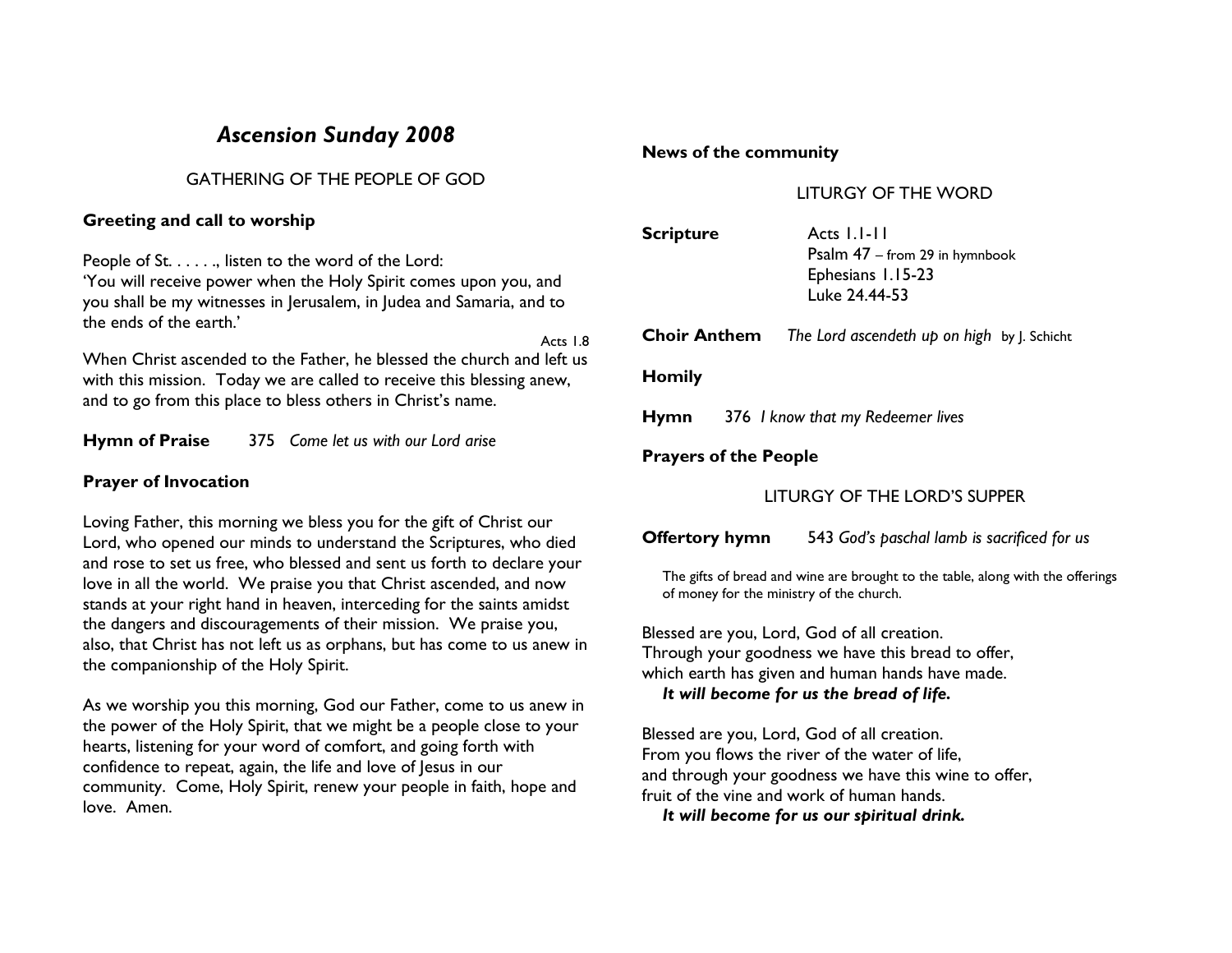Blessed are you, Lord God of all creation. Through your goodness we have this money to share, an offering of love that your love might be shared more widely. It will become, for this community, a sign of your care.

#### Invitation

This is the feast of the baptised. When Christ ascended, he blessed us all and called us to bless others. Each time we share this feast, Christ calls us anew to bless and to be blessed. In baptism we were blessed and sent forth to bless others. In the supper we renew that vocation. So come, everyone, share the bread and the blesses and the wine that saves the world.

## Prayer of Confession

In a moment of quiet, let us confess to God our fear, our sin, our brokenness . . .

A moment of quiet is observed. The kyrie from 757 is then sung:

Lord have mercy  $(x3)$  Christ have mercy (x3)Lord have mercy  $(x3)$ 

## The peace

# The Great Prayer of Thanksgiving

The congregation stands. The sung responses in the following prayer are from 757 in the hymnbook.

Christ is risen! He is risen indeed! Lift up our hearts. We lift them to the Lord. Let us give thanks to the Lord our God. It is right to give our thanks and praise.

Blessed are you, O God, and worthy of praise for ever and ever. In your great mercy you sent us a saviour who could know our griefs and carry our sorrows, even to the point of death on a cross. We praise you that by his resurrection he did away with sin and with the word that condemns, leaving them forever in the world of the dead. We praise you that by Christ's ascension you vindicated his cause, and now receive to yourself everyone who, through baptism, dies to sin with Christ that they may also share his risen joy at the great feast in your kingdom of peace.

Therefore with angels and saints who envelop us, with earth sea and sky, and the whole creation, we sing the hymn of unending praise:

Holy holy holy Lord God of power and might. Heaven and earth are full of your glory. Hosanna in the highest. Blessed is he who comes in the name of the Lord. Hosanna in the highest.

Blessed are you, O God, and blessed is the communion into which you gather us. When Christ ascended to your side to intercede for us, he also came to us anew in the care and companionship of the Holy Spirit. In the Spirit, we are made one with your people in heaven and on earth, and sent forth to share the gospel of your love with all creation.

So, as we eat this bread and drink this cup, we proclaim anew the mystery of our faith:

Christ has died; Christ is risen; Christ will come again.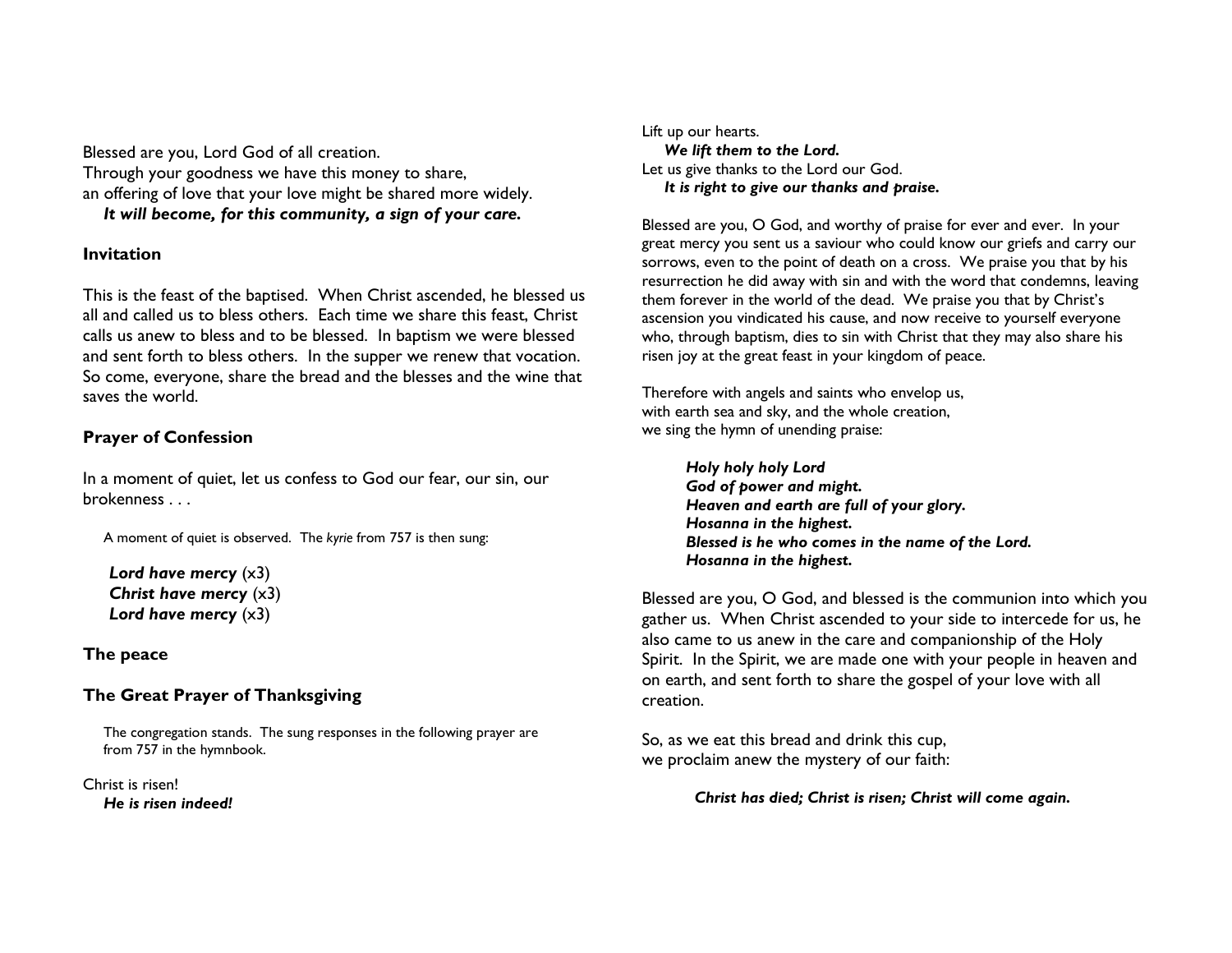Therefore, here in this place, we celebrate the life that evil and death could not overcome, the life that Jesus has shared with us through the centuries and shares again with us now.

Come Holy Spirit, make of this bread and this wine the very body and blood of Christ so that, by our eating and drinking, we may be transformed anew into your blessed people. As we share the meal together, make us one with Christ, one with each other, and one in the ministry we share, that the blessing we are may become the blessing that others may receive also, as if from Christ himself.

And now let pray as our saviour taught us:

Our Father in heaven, hallowed be your name, your kingdom come, your will be done, on earth as in heaven. Give us today our daily bread. Forgive us our sins as we forgive those who sin against us. Save us from the time of trial and deliver us from evil. For the kingdom, the power, and the glory are yoursnow and for ever. Amen.

## The Breaking of the Bread

Look, Christ is risen to feed his hungry people. Alleluia! Alleluia! Look, Christ is risen, new wine for thirsty hearts. Alleluia! Alleluia! Holy things for holy people. Alleluia! Let us keep the feast!

## The Communion

Let us receive what we are. Let us become what we receive. The body of Christ.

All the baptised are welcome to share in the bread and the wine. Please eat and drink as you receive it from the servers.

During the distribution, the following is sung:

- 1. Jesus is risen from the grave Jesus is risen from the grave, Jesus is risen from the grave. Alleluia.
- 2. Jesus was seen by Mary . . .
- 3. Thomas will stop his doubting . . .
- 4. Jesus is here in bread and wine . . .
- 5. Jesus our Shepherd guides us home . . .
- 6. Jesus in Spirit gives us life . . .

by John Bell

## Prayer after communion

# THE SENDING FORTH OF THE PEOPLE OF GOD

#### Easter covenant

The Lord says: "People of St. . . . . ., do you love me?" Yes, Lord, you know that we love you. "Then show me that you mean it: feed your children with the story of my love."